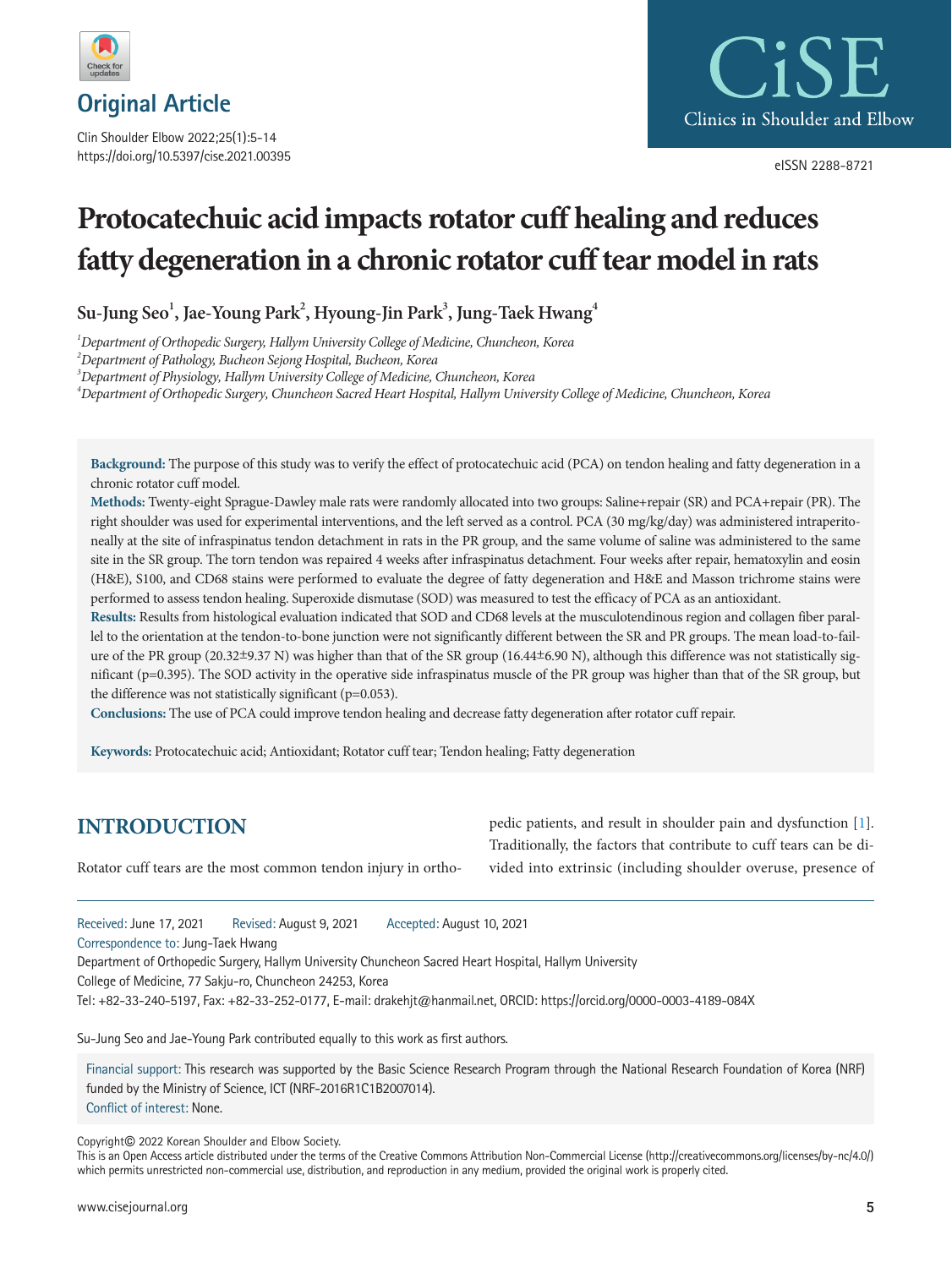spurs, and differences in the acromion shape) and intrinsic factors (including aging, inflammation, oxidative stress, and apoptosis) [\[2](#page-7-1)[,3](#page-8-0)]. Rotator cuff degeneration is one of several factors that contribute to rotator cuff tears and associated pathologic changes have been reported that impact cuff insertion, such as thinning and disorientation of collagen fibers and loss of cellularity, vascularity, and fibrocartilage mass at the site of cuff insertion [\[2](#page-7-1)[,3](#page-8-0)]. Oxidative stress is an intrinsic factor that is responsible for tendon degeneration. Oxidative stress leads to tenocyte apoptosis via the c-Jun N-terminal kinase (JNK)-matrix metalloproteinase pathway (MMP) pathway and likely contributes to further tendon degeneration [\[3](#page-8-0)[,4\]](#page-8-1).

Several studies have investigated whether antioxidant treatment of attenuated rotator cuff degeneration caused by oxidative stress can be used for patient benefits. One study demonstrated that an administration of vitamin C, a major antioxidant, attenuated the rotator cuff degeneration that was caused by oxidative stress in Sod1-/- mice [1]. Another study showed a trend for improved tendon healing after rotator cuff repair with vitamin C supplementation [\[5](#page-8-2)]. Park et al. [\[6\]](#page-8-3) suggested the possibility of therapeutic use of anthocyanins in patients with tendon degeneration.

Protocatechuic acid (3,4-dihydroxybenzoic acid; PCA), a major metabolite of anthocyanin, is a phenolic compound that naturally occurs in various plants such as star anise (*lllicium verum*), lemon balm (*Melissa officinalis*), and medical rosemary (*Salvia rosmarinus*). It is a biologically active component of some medicinal plants, such as roselle (*Hibiscus sabdariffa*), maidenhair tree (*Ginkgo biloba*) and St. John's wort (*Hypericum perforatum*). It is known for its beneficial effects that include antioxidant, anti-inflammation, antibacterial, antiaging, anticancer, antifibrotic, antiviral, analgesic, antitherosclerotic, hepatoprotective, neurological, and nephron protective activity [\[7,](#page-8-4)[8](#page-8-5)]. Several studies have verified the efficacy of PCA as an antioxidant. Harini and Pugalendi [\[9\]](#page-8-6) suggested that PCA treatment exerts a therapeutic property by decreasing the oxidative stress in streptozotocin-diabetic rats. Another study suggested that Alpinia PCA was a potential neuroprotective agent and that its neuroprotective effects were at least partially achieved by promoting endogenous antioxidant enzymatic activities and inhibiting free radical generation [\[8\]](#page-8-5).

The purpose of the present study was to investigate the effects of PCA on tendon healing and reversal of fatty degeneration in a chronic rotator cuff tear model using the rat infraspinatus. The results indicated that PCA influences rotator cuff healing in a rat rotator cuff repair model.

# **METHODS**

This animal study was conducted in accordance with the guidelines and approval of the Institutional Animal Care and Use Committees (IACUC) of Hallym University (No. Hallym 2015- 30). The present study was performed in accordance with the ethical standards in the 1964 Declaration of Helsinki. The present study was performed in accordance with relevant regulations of the US Health Insurance Portability and Accountability ACT (HIPAA). Details that might disclose the identity of the subjects under study were omitted.

# **Animals**

Twenty-eight 10-week-old male Sprague-Dawley male rats (Koatech, Pyeongtaek, Korea) were used in this study. The rats were maintained at a constant room temperature  $(22^{\circ}C \pm 2^{\circ}C)$  and two were housed in each, and the room lights were automatically turned on and off at a 12-hour cycle (on at 6:00 a.m. and off at 6:00 p.m.) food and water were provided *ad libitum* to all animals.

#### **Allocation of Experimental Rats**

For biomechanical testing, a priori power analysis revealed that a minimum of eight rats per group was necessary to detect a significant difference in peak load-to-failure (mean difference, 11.5 N; standard deviation, 6.3 N) with a power of 0.8 and an alpha of 0.05, considering a 25% drop-out rate [\[10](#page-8-7)]. For histological testing, we assigned six rats per group at 4 weeks after repair. The 28 male Sprague-Dawley rats  $(300 \pm 5$  g) were randomly allocated to two groups (14 rats per group: 6 for histological and eight for mechanical testing, 14 for superoxide dismutase [SOD] level of rotator cuff): saline+repair (SR) and PCA+repair (PR) groups. All experimental procedures were performed in the right shoulders; the left shoulders underwent sham operations (controls) [\(Fig. 1\)](#page-2-0).

#### **Chronic Rotator Cuff Tear Model**

Under intraperitoneal pentobarbital anesthesia (50 mg/kg) and sterile draping, a 2-cm skin incision was made along the spine of the scapula to the posterolateral angle of the acromion, and then the infraspinatus muscle and tendon were exposed after incising and retracting the deltoid muscle. In all rats, a chronic infraspinatus tear model was created in the right shoulder by completely detaching the infraspinatus tendon at its insertion site into the greater tuberosity. The torn tendon was wrapped with a 6-mmlong silicone Penrose hose (6-mm outer diameter, Sewoon Medical Co., Ltd., Cheonan, Korea) and the torn tendon that was wrapped with the Penrose hose was sutured to the other tendons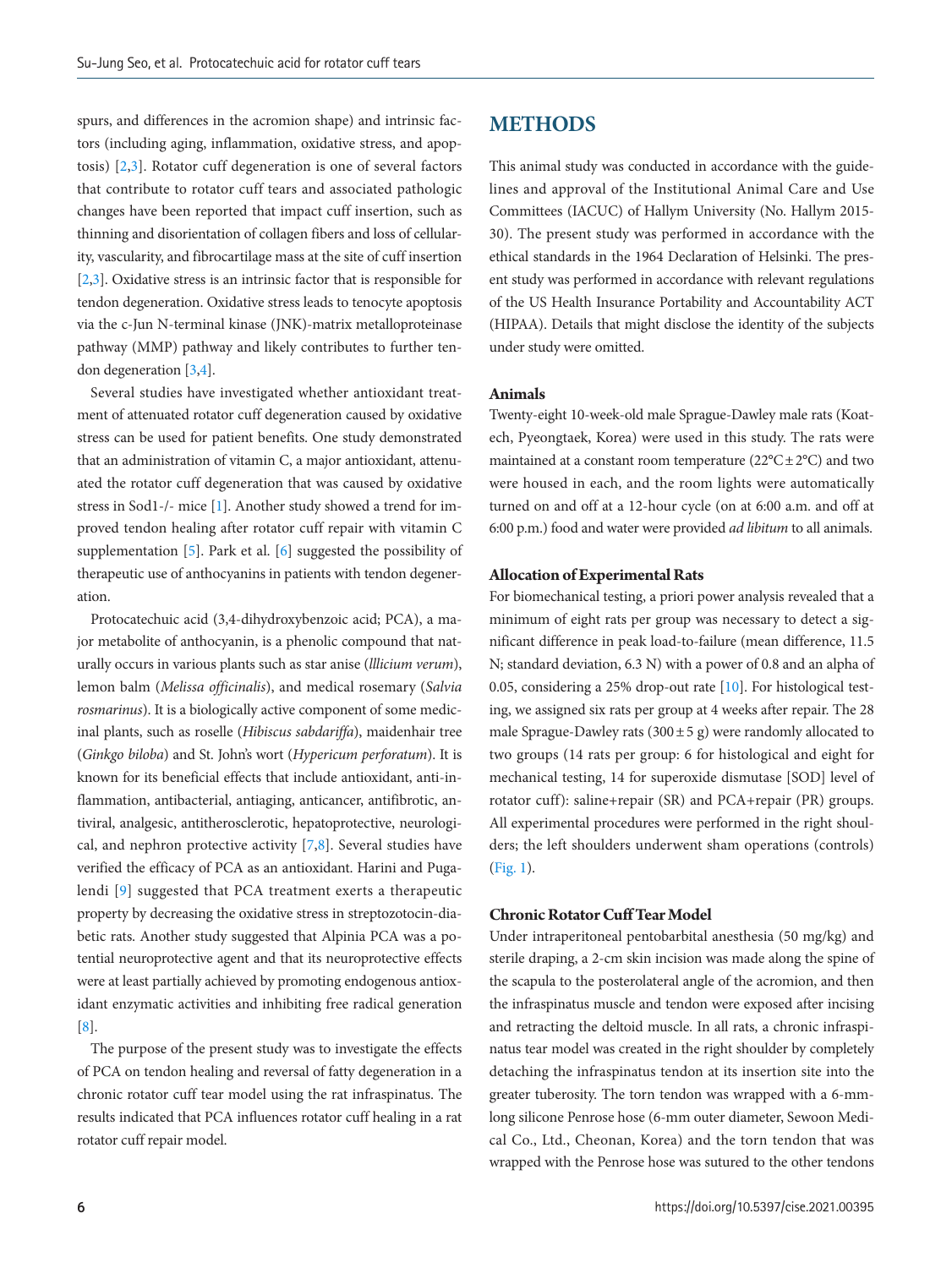<span id="page-2-0"></span>

**Fig. 1.** Flow diagram. Superoxide dismutase (SOD) test: the levels of infraspinatus muscle and supraspinatus tendon were measured at 4 weeks after repair. PCA: protocatechuic acid.

using No. 5-0 Prolene (Ethicon; Johnson & Johnson, New Brunswick, NJ, USA) to inhibit adhesion to the surrounding soft tissue. The repair was left alone and allowed to heal for 4 weeks. The deltoid muscle was sutured with a No. 5-0 Monocryl absorbable suture (Ethicon; Johnson & Johnson) and the skin was sutured with No. 5-0 Prolene (Ethicon; Johnson & Johnson). The left shoulder underwent a sham operation (skin incision and closure only).

## **Infraspinatus Repair**

Four weeks after the infraspinatus detachment, the torn tendon was repaired [[11\]](#page-8-8). A modified Mason-Allen stitch with a No. 5-0 Prolene (Ethicon; Johnson & Johnson) was used to repair in a transosseous manner by passing the suture through a bone tunnel created in the greater tuberosity using a 22-gauge needle. The deltoid muscle was repaired immediately afterwards using a No. 5-0 Monocryl absorbable suture (Ethicon; Johnson & Johnson). The skin was sutured using a No. 5-0 Prolene (Ethicon; Johnson & Johnson) [\(Fig. 2](#page-2-1)).

## **Administration of Protocatechuic Acid**

First, 300 mg of PCA (Sigma-Aldrich, St. Luis, MO, USA) was dissolved in 100 mL of saline and stored at room temperature. After the initial operation, which detached the infraspinatus tendon, PCA was administered at 1 mL per 100 g of body weight to the PR group intraperitoneally and the same volume of saline was administered to the rats in the SR group until the last operation was completed; the total administration was over the course of 56 days.

<span id="page-2-1"></span>

**Fig. 2.** Surgical procedures in a rat model. (A) Detached infraspinatus tendon wrapped using a Penrose drain. (B) Repaired tendon attached to the greater tuberosity of the humeral head.

# **Histological Testing**

Evidence of vascularization was determined based on the presence of blood vessels, and cells were observed in the irregularly arranged fibrovascular interface tissue. Vascularity and cellularity were considered as the parameters for inflammation or foreign body reaction, respectively. Histological evaluation was performed at 4 weeks after the repair. The rats (six per group) were intraperitoneally anesthetized with pentobarbital and euthanized with carbon dioxide, and the proximal humerus including the greater tuberosity with the attached entire infraspinatus tendon of both shoulders of each rat was harvested. The specimens were fixed in neutral buffered 10% formalin (pH 7.4) and decalcified for 24 hours (Formical-2000; Decal Chemical Corporation, Tallman, NY, USA). Two paraffin blocks were created for each specimen. The specimen was horizontally cut at a point that was approximately 3 mm medial to the musculotendinous junction. The proximal portion was used to create a paraffin block and the distal portion was cut longitudinally at a midpoint of the repair site (the infraspinatus tendon and the greater tuberosity). Two distal portions were prepared in one paraffin block. Then,  $5 \mu m$ thick sections were cut in the coronal plane from the tendon-to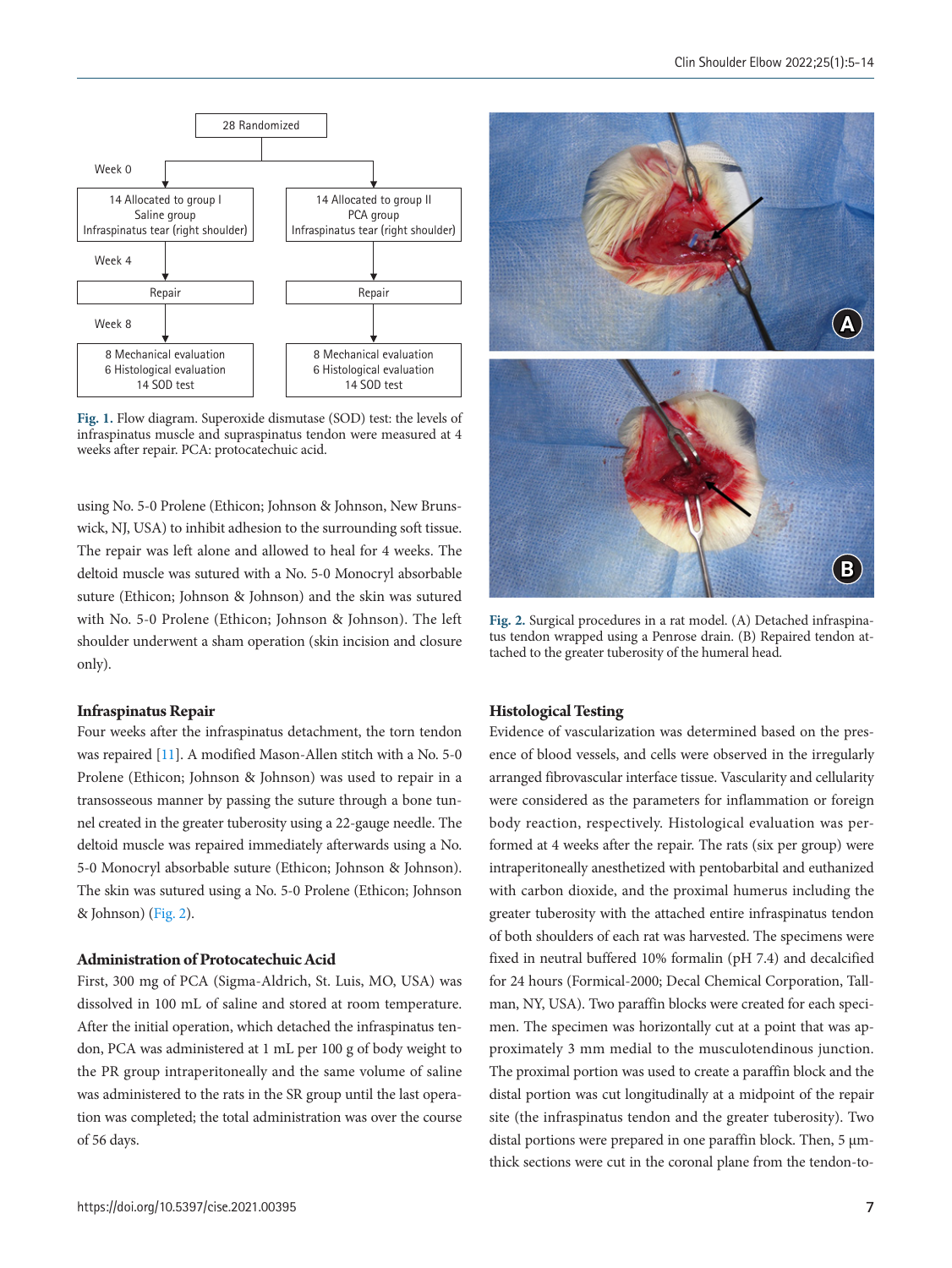bone junction; these were stained with hematoxylin and eosin (H&E) and Masson trichrome. We assessed vascularity and cellularity on an average field of  $\times$  200 from the H&E stain sections, and we assessed the collagen fiber continuity and parallel orientation from the sections of Masson's trichrome stain on average field of  $\times$  100. We graded each of these parameters semi-quantitatively using four stages (grade 0, present with < 25% of proportion; grade 1, 25%–50% of proportion; grade 2, 50%–75% of proportion; grade 3,  $> 75\%$  of proportion) [\[12](#page-8-9)]. We also cut 5-umthick sections in the sagittal plane to a point about 3 mm medial to the musculotendinous junction of the infraspinatus and stained the sections with H&E, and S100 or SOD stains. On average, in a field of  $\times$  200, the histological findings from these sections were graded with a four-scale system (grades 0, 1, 2, 3), where a grade 0 was no fat deposits or SOD and a grade 3 was fat droplets or SOD found in most fibers [\[13](#page-8-10)].

In addition, S100, CD68, and SOD stainings were performed using immunohistochemistry in the sagittal sections. The S100 stain was adopted to detect adipose cells [\[14](#page-8-7)], and the CD68 stain was adopted to detect macrophages which suggested degeneration [\[15\]](#page-8-11). Fat globules between muscle fibers were visualized using the S100 protein stain, in which fat was stained in a distinct red color [\[14](#page-8-7)[,16](#page-8-12)]. Macrophages were visualized using the CD68 stain as distinct brown body, and SOD was visualized using the SOD stain as a generalized brown colored muscle fiber. Sections of formalin-fixed, paraffin wax-embedded infraspinatus muscle tissue were stained in the Bond-Max automatic immunostaining device (Leica Biosystem, Wetzlar, Germany) using a bond polymer intensity detection kit (Leica Biosystem) for formalin-fixed, paraffin-embedded tissue sections. A CD68 (Leica Biosystem), S100 (Leica Biosystem), and SOD (Abcam, Cambridge, UK) were used to analyze antibody levels. These sections were counterstained with Harris hematoxylin. From CD68 immunohistochemical staining, the findings were assessed on an average field of  $\times$  400 as the number of stained macrophages using an antigen counter (UTHSCSA ImageTool 3.0; The University of Texas Health Science Center, San Antonio, TX, USA). The findings from S100 and SOD immunohistochemical staining were checked on an average field of  $\times 200$  as a four-scale system (grades 0, 1, 2, 3), where a grade 0 was no fat deposit or SOD and a grade 3 was fat droplets or SOD found in most fibers [\[13\]](#page-8-10). All of these analyses were performed by one pathologist who was blinded to the experimental conditions. In all the grading and measuring, the pathologist selected an average field and performed the work on the field. The average of the three measured values for the histologic grading and measurements was used for quantitative analysis.

#### **Mechanical Testing**

Insertional tearing is suggestive of relatively poor tendon-tobone healing whereas midsubstance tearing indicate good healing. The rats (eight per group) were intraperitoneally anesthetized and euthanized with carbon dioxide, and the proximal humerus, including the greater tuberosity with the attached entire infraspinatus tendon of both shoulders of each rat, was harvested at 4 weeks after the cuff repair. The harvested tendon with the bone was wrapped in saline soaked gauze and placed in an icebox. Each sample was placed at room temperature for 10 minutes just before testing. Biomechanical testing was performed with the aid of an Instron 3343 device (Instron, Norwood, MA, USA) [\(Fig. 3A\)](#page-3-0). The proximal humerus of the specimen was hung on a metal (rat muscle fixation device), and a hole was drilled into the specimen to fix a pneumatic grip (ISG Inc., Sungnam, Korea) [\(Fig. 3B\)](#page-3-0). The muscular end of each sample was wrapped in a thin layer of dry gauze and fixed between the two hard rubber layers of a second pneumatic grip. Each tendon was initially preloaded to 0.1 N, followed by 10 cycles of preconditioning (cycling between 0.1 and 0.5 N at a strain rate of 0.4%/sec). After a 300-second hold to allow equilibrium to be attained, each 600-second stress-relaxation experiment began with a ramp to 5% strain at 5%/sec, followed by a return to gauge length and a 60-second hold. Finally, each specimen was quasi-statically tested to failure at a rate of 0.3%/sec. The key data recorded included the mode of tearing and the peak loadto-failure [\[12](#page-8-9)].

<span id="page-3-0"></span>

**Fig. 3.** Material testing machine. (A) Instron 3343 (Instron, Norwood, MA, USA) equipped with a pneumatic grip and a metal device for the humeral head (rat muscle fixation device). (B) The tensile load was applied to the rat infraspinatus.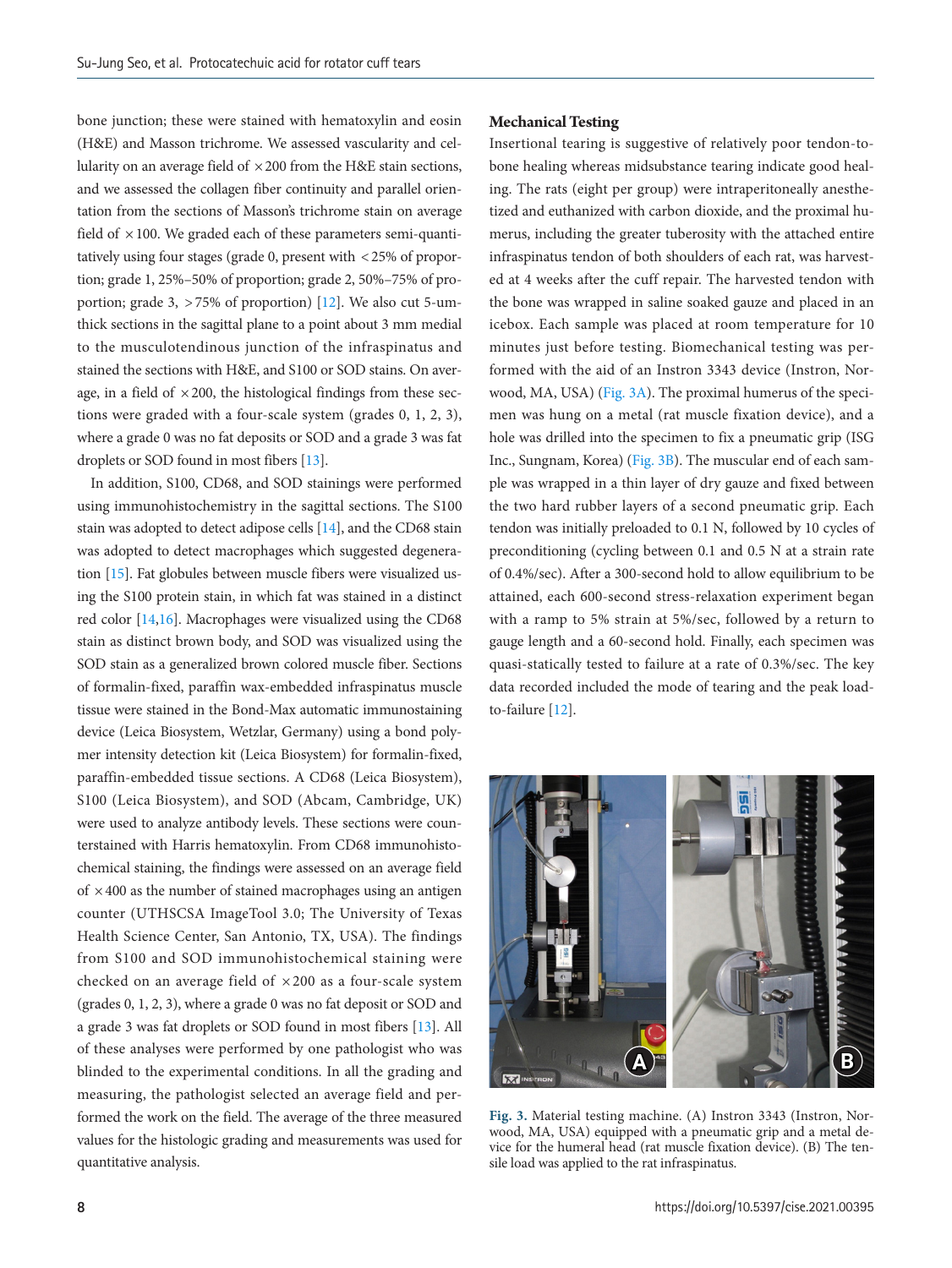#### **Superoxide Dismutase Activity**

After the sacrifice, the supraspinatus tendon and infraspinatus muscle were harvested to detect SOD activity and homogenized in ice-cold 50 mM phosphate buffer (containing 1 mM EDTA, pH 7.0). The infraspinatus tendon and muscle component used a mechanical test, and the most proximal portion of the infraspinatus muscle was used for the SOD assay. The SOD activity was determined using a SOD assay kit (Dojindo, Kumamoto, Japan). The assay used water-soluble tetrazolium salt, which produces a water-soluble formazan dye upon reduction with a superoxide anion. The rate of reduction by a superoxide anion is linearly related to the xanthine oxidase activity and is inhibited by SOD. Therefore, the inhibition activity of SOD as determined by a colorimetric method was used to determine the supraspinatus tendon and infraspinatus muscle SOD levels. One unit of SOD was defined as the amount of enzyme needed to exhibit 50% dismutation of superoxide radicals. The absorbance was read at 450 nm by a GloMax Discover multimode plate reader (Promega, Madison, WI, USA) and activity was expressed in U/ mg protein. The protein concentration was measured using Bradford's method.

## **Statistical Analysis**

All statistical analyses were performed using IBM SPSS ver. 25 (IBM Corp., Armonk, NY, USA). A p-value < 0.05 was considered statistically significant. The Mann-Whitney U-test or independent t-test was performed to compare values from the operative procedure side or the control side.

# **RESULTS**

Three specimens from the SR and PR groups died during the op-

## <span id="page-4-1"></span>**Table 2.** Histologic gradings

|  |  |  | Clin Shoulder Elbow 2022;25(1):5-14 |  |
|--|--|--|-------------------------------------|--|
|--|--|--|-------------------------------------|--|

eration. Therefore, these six rats were excluded from the following assessment, and 22 rats were included in the analysis (histological evaluation 4 weeks after repair, n = 4; mechanical evaluation 4 weeks after repair, n = 7; SOD level 4 weeks after repair, n = 11; and 11 for SR and PR groups), as shown in [Table 1](#page-4-0).

#### **Histological Testing**

Overall histological gradings are reported in [Table 2](#page-4-1). Immunohistochemical evaluations are shown in [Table 3](#page-5-0) and comparison of the histologic results outcomes between the groups are shown in [Table 4.](#page-5-1) The SOD stain levels at the musculotendinous region were greater in the PR group than in the SR group ( $p = 0.390$ ). A lower vascularity was observed in the PR group than in the SR group ( $p = 0.752$ ), but there was no statistically significant difference between the groups, and the same level of cellularity was observed in the SR and PR groups ( $p = 1.000$ ). The PR group had more fiber continuity ( $p = 0.190$ ) and parallel collagen fiber than the SR group ( $p = 0.096$ ). Immunohistochemical testing analysis of the musculotendinous region indicated that the S100 stain showed a lower mean number of adipose cells in the PR group than in the SR group ( $p = 0.390$ ). The CD68 stain results showed a similar pattern to the S100 stain ( $p = 0.447$ ). The overall results for the histologic and immunohistochemical evaluations showed

<span id="page-4-0"></span>**Table 1.** Complications and number of rats included in each analysis

| Complication                   | <b>SR</b> Group | PR Group |
|--------------------------------|-----------------|----------|
| No recovery from anesthesia    |                 |          |
| 8-Week histological evaluation |                 |          |
| 8-Week mechanical evaluation   |                 |          |
| 8-Week SOD level in cuffs      |                 |          |

SR: saline+repair, PR: protocatechuic acid+repair, SOD: superoxide dismutase.

| ັ<br>$\overline{\phantom{0}}$<br>$\overline{\phantom{0}}$ |          |    |    |                |                |    |           |                |          |          |    |          |
|-----------------------------------------------------------|----------|----|----|----------------|----------------|----|-----------|----------------|----------|----------|----|----------|
| Variable                                                  | Sham     |    |    | <b>SR</b>      |                |    | <b>PR</b> |                |          |          |    |          |
|                                                           | $g_{0}$  | gl | g2 | g <sub>3</sub> | g <sub>0</sub> | gl | g2        | g <sub>3</sub> | g()      | gl       | g2 | g3       |
| H&E (S100) stain at M-T region*                           | 0        | 4  |    | $\Omega$       | $\Omega$       |    |           |                |          |          | 3  | $\Omega$ |
| SOD at M-T region*                                        | $\Omega$ | 4  |    | $\Omega$       | $\Omega$       | 3  |           |                | $\Omega$ |          | 3  | $\Omega$ |
| H&E, M&T stain at T-B junction <sup>†</sup>               |          |    |    |                |                |    |           |                |          |          |    |          |
| Cellularity at T-B region                                 | 4        |    |    | $\left($       | $\Omega$       |    |           | $\Omega$       |          |          |    | $\Omega$ |
| Vascularity at T-B region                                 |          |    |    | $\Omega$       | $\Omega$       |    |           |                |          |          |    | $\Omega$ |
| Collagen fiber continuity at T-B region                   |          | 0  |    | 4              |                |    |           |                |          |          |    |          |
| Collagen fiber parallel orientation at T-B region         |          |    |    | 4              | $\Omega$       |    |           | $\Omega$       | $\Omega$ | $\Omega$ |    |          |

Values are presented as number.

Sham: light shoulder of PR, SR: saline+repair, PR: protocatechuic acid+repair, H&E: hematoxylin and eosin, M-T: musculotendinous, SOD: superoxide dismutase, M&T: Masson trichrome, T-B: tendon-to-bone.

\*Four-scale system of adipose cell: g0, no; g3, fat droplets found in most fibers; † g0, absent or minimal or >25% of proportion; g1, mild degree or 25%–50%; g2, moderate degree or 50%–75%; g3, severe (marked) degree or >75%.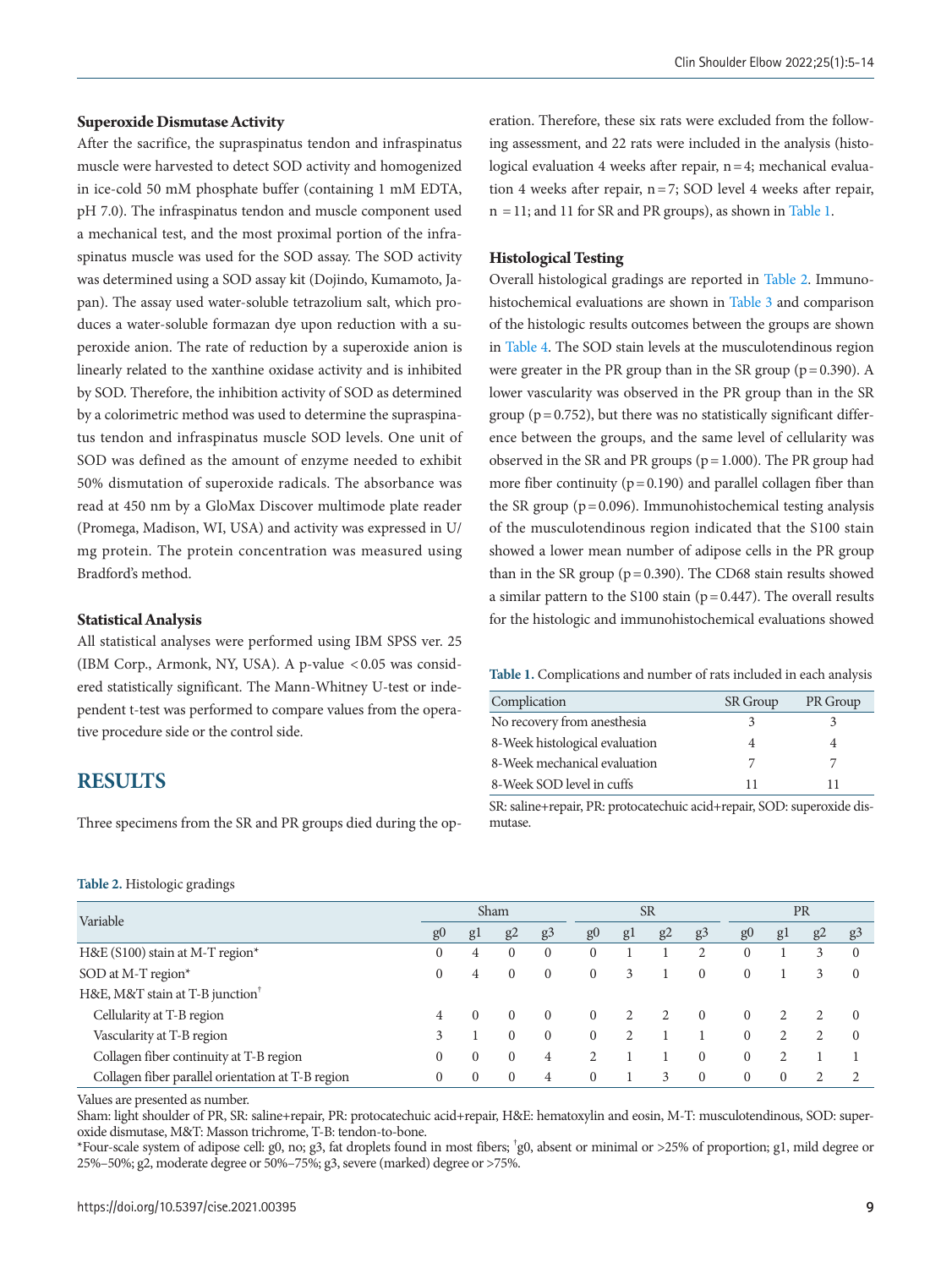that the PR group had better improvements than the SR group. [\(Fig. 4\)](#page-5-2).

## **Mechanical Testing**

Data for the mechanical testing are shown in [Table 5](#page-6-0). The failure modes in the SR group were two insertional and five midsub-

<span id="page-5-0"></span>

| Table 3. Immunohistochemistry (S100 and CD68) at musculotendi- |  |
|----------------------------------------------------------------|--|
| nous region                                                    |  |

|              | 4 weeks after repair |                  |
|--------------|----------------------|------------------|
| Group        | S <sub>100</sub>     | CD <sub>68</sub> |
| Sham $(n=4)$ | $2.3 \pm 4.5$        | $1.3 \pm 2.5$    |
| $SR(n=4)$    | $174.8 \pm 39.7$     | $8.5 \pm 4.2$    |
| $PR(n=4)$    | $123.8 \pm 63.8$     | $6.3 \pm 3.6$    |

Values are presented as mean±standard error.

SR: saline+repair, PR: protocatechuic acid+repair.

<span id="page-5-1"></span>**Table 4.** Outcome of mechanical testing

stance parameters, and four insertional and three midsubstance parameters in the PR group ( $p = 0.591$ ). All control failures were attributed to midsubstance tears. The mean load-to-failure values of the PR group  $(20.32 \pm 9.37 \text{ N})$  was higher than that of the SR group (16.44 $\pm$  6.90 N), although the differences were not statistically significant ( $p = 0.395$ ). [\(Ta](#page-6-0)bles 5 and [6](#page-6-1)). The load-to-failure values of the control side (left side) specimens were greater than those of the test specimens, but the differences were not significant in the PR group ( $p = 0.085$ ), suggesting that tendon healing was good.

## **Superoxide Dismutase Activity**

The SOD activity in the infraspinatus muscle and supraspinatus are shown in [Fig 5](#page-6-2). The average level of SOD in the treated infraspinatus muscle of the PR group was higher than that of the SR group. But the result was not statistically significant ( $p = 0.053$ ),

| Group       | MT-H&E (\$100) | MT-SOD | MT-CD68 | TB-V  | TB-C  | TB-Co | TB-PA |
|-------------|----------------|--------|---------|-------|-------|-------|-------|
| Sham vs. SR | 0.040          | 0.356  | 0.025   | 0.032 | 0.013 | 0.013 | 0.011 |
| Sham vs. PR | 0.046          | 0.024  | 0.062   | 0.017 | 0.013 | 0.046 | 0.127 |
| SR vs. PR   | 0.390          | 0.207  | 0.447   | 0.752 | .000  | 0.190 | 0.096 |

MT: musculotendinous region, H&E: hematoxylin and eosin, SOD: superoxide dismutase, TB: tendon-to-bone junction, V: vascularity, C: cellularity, Co: continuity of collagen fiber, PA: parallel orientation of collagen fiber, Sham: left shoulder of SR group, SR: saline+repair, PR: protocatechuic acid+repair. P<0.05.

<span id="page-5-2"></span>

**Fig. 4.** Immunohistochemical findings. (A, B) Superoxide dismutase (SOD) staining (×200) of the musculotendinous region at 4 weeks after repair. The protocatechuic acid+repair (PR) group (B) showed more SOD expression than the saline+repair (SR) group (A). Black arrows: superoxide dismutase. (C, D) S100 stain (×200) of the tendon-to-bone junction at 4 weeks after repair. The PR group (D) exhibited fewer S100 stained cells than the SR group (C). Black ellipses: S100 stained cells. (E, F) CD68 stain (×400) of the tendon-to-bone junction at 4 weeks after repair. The PR group (F) had fewer CD 68 stained cells than the SR group (E). Black arrows: CD68 stained macrophage.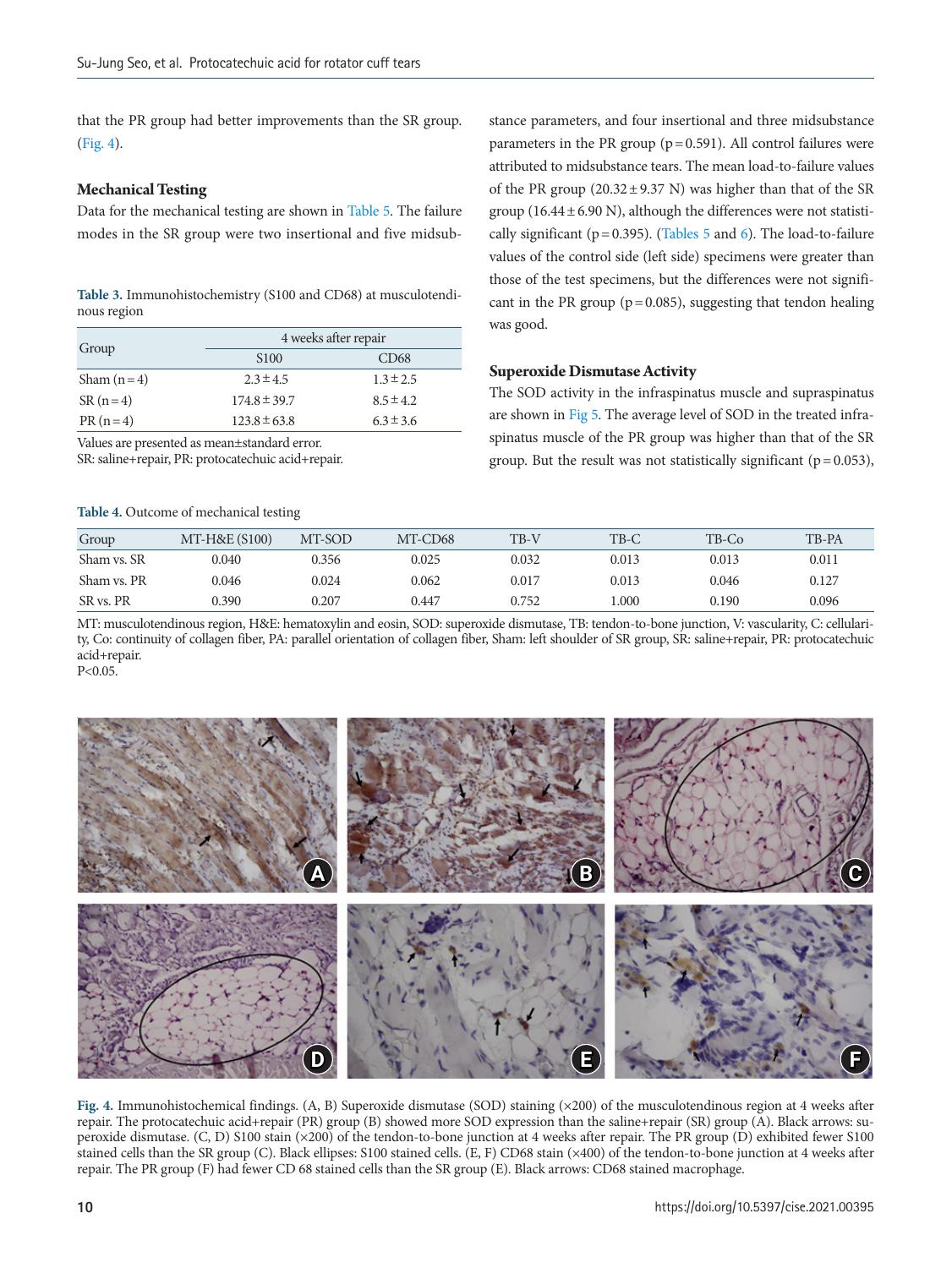<span id="page-6-0"></span>

| Table 5. Outcome of mechanical testing |  |
|----------------------------------------|--|
|----------------------------------------|--|

| Variable                               | <b>SR</b> Group<br>$(n=7)$ | PR Group<br>$(n=7)$ |
|----------------------------------------|----------------------------|---------------------|
| Load-to-failure                        |                            |                     |
| Operated side (N)                      | $16.44 \pm 6.90$           | $20.32 \pm 9.37$    |
| Control side (N)                       | $26.88 \pm 4.57$           | $29.47 \pm 2.83$    |
| p-value                                | 0.006                      | 0.085               |
| Tear pattern insertional: midsubstance |                            |                     |
| Operated side                          | 2:5                        | 4:3                 |
| Control side                           | 0:7                        | 0:7                 |
| p-value                                | 0.007                      | 0.023               |

Values are presented as mean±standard error or number. SR: saline+repair, PR: protocatechuic acid+repair.

<span id="page-6-1"></span>**Table 6.** Outcome of mechanical testing between the treated right sides

|           | p-value               |              |  |  |  |
|-----------|-----------------------|--------------|--|--|--|
| Group     | Load-to-failure $(N)$ | Tear pattern |  |  |  |
| SR vs. PR | 0.395                 | 0.591        |  |  |  |

SR: saline+repair, PR: protocatechuic acid+repair. p<0.05.

<span id="page-6-2"></span>

**Fig. 5.** Superoxide dismutase (SOD) levels of the infraspinatus muscle and supraspinatus tendon at 4 weeks after repair. Values are presented as mean±standard error. IS: right infraspinatus muscle, IS-L: left infraspinatus muscle, SS: right supraspinatus tendon, SS-L: left supraspinatus tendon, SR: saline+repair, PR: protocatechuic acid+repair.

<span id="page-6-3"></span>**Table 7.** Comparison of superoxide dismutase levels between SR and PR

| Variable                | p-value |
|-------------------------|---------|
| Rt infraspinatus muscle | 0.053   |
| Lt infraspinatus muscle | 0.870   |
| Rt supraspinafus tendon | 0.818   |
| Lt supraspinatus tendon | 0.317   |

SR: saline+repair, PR: protocatechuic acid+repair, Rt: right side, Lt: left side. p<0.05.

as shown in [Table 7](#page-6-3). The average SOD activity levels in the control infraspinatus muscle and the treated supraspinatus tendon are shown in [Fig. 5.](#page-6-2)

# **DISCUSSION**

In this study, PCA was associated with tendon healing and fatty degeneration of chronic rotator cuff tears in a rat model, and the recovery was associated with SOD levels. The mean values for the histological and mechanical parameters were higher in the PR group than in the SR group, but there was no statistically significant difference.

Several studies have investigated different approaches for treating antioxidant attenuated rotator cuff degeneration caused by oxidative stress. Morikawa et al. [[11\]](#page-8-8) suggested that intracellular oxidative stress contributes to the degeneration of rotator cuff entheses. Morikawa et al. [1] revealed that rotator cuff degeneration in SOD1-deficient mice could be suppressed by vitamin C. Martel et al. [5] showed that administration of vitamin C is associated with improvements in tendon healing after rotator cuff injury. DePhillipo et al. [[17\]](#page-8-13) demonstrated that vitamin C has the potential to accelerate bone healing after a fracture and increase type I collagen synthesis. Aiyegbusi et al. [\[18](#page-8-14)] suggested that antioxidants can promote healing by stimulating tenoblast proliferation. Hung et al. [[19\]](#page-8-15) suggest that local injections of vitamin C solution can reduce the extent of adhesion for healing tendons, which is likely facilitated by redox modulation in a chicken model. Koike et al. [[20\]](#page-8-16) reported that vitamin C effectively suppressed superoxide generation and cartilage degeneration. Therefore, antioxidants could be helpful for treating and preventing rotator cuff tears with oxidative stress.

PCA has been demonstrated as an effective antioxidant. Oxidative stress plays a key role in the pathogenesis of degenerative conditions such as cardiovascular disease, cancer, and aging [[21\]](#page-8-17). In streptozotocin-induced diabetic rats, PCA has been shown to decrease reactive oxygen species (ROS) formation in the liver, heart, kidney, and brain by restoring endogenous antioxidant enzyme activities [9[,22](#page-8-18)]. Tsai and Yin [\[23](#page-8-19)] demonstrated that PCA decreased advance glycation end products (AGEs) and ROS production in D-galactose-induced ROS and AGEs formation in mice. Endogenous antioxidants, such as SOD, protect cells from ROS damage [\[24](#page-8-20)]. There is evidence to support the role of inflammatory mediators and suggest that the symptoms of rotator cuff tendinopathy are mediated by cyclooxygenase-2 and prostaglandin  $E_2$ , and that the loss of tissue architecture is mediated by the MMP. Oxidative stress leads to tenocyte apoptosis via MMP within the extracellular matrix and JNK within the intracellular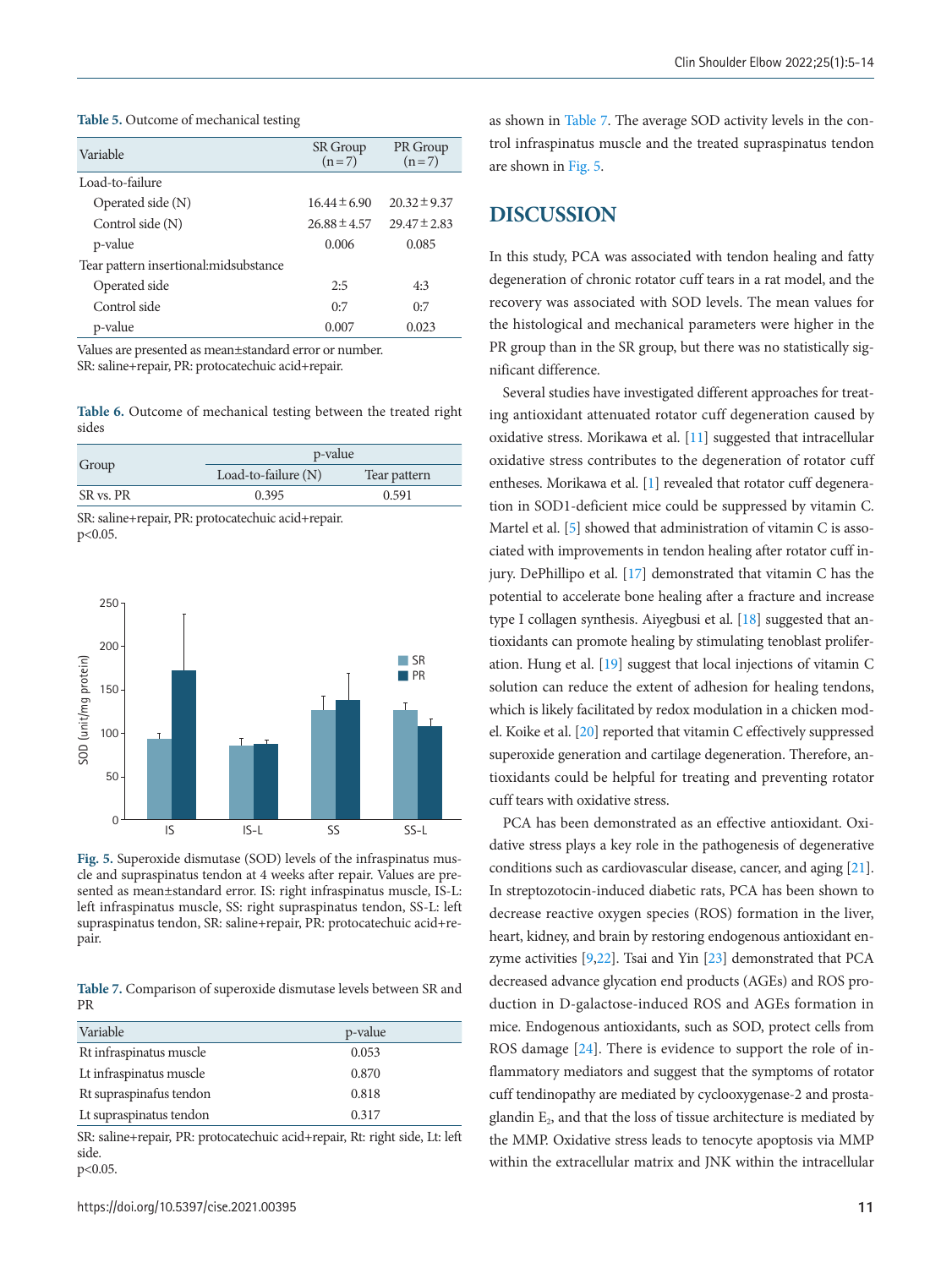environment [4,[25](#page-8-21)[,26](#page-8-22)] and likely contributes to further tendon degeneration [3,4].

In this study, histological evaluation indicated that there were more S100-stained cells at the musculotendinous region in the SR group than in the PR group ( $p = 0.390$ ). The SOD staining at the musculotendinous region was greater in the PR group than in the SR group. The PR group had more fiber continuity and parallel collagen fiber than the SR group.

Immunohistochemical evaluation of the musculotendinous region indicated that there was reduced S100 and CD68 staining in the PR group  $(123.8 \pm 63.8, 6.3 \pm 3.6,$  respectively) than in the SR group (174.8  $\pm$  39.7, 8.5  $\pm$  4.2, respectively). Statistical analysis of histologic results compared the sham and the right shoulders of the SR group and PR group and indicated that there was a significant difference in the sham group compared with all the other groups with the exception of the musculotendinous CD68 staining of the PR group and tendon-to-bone parallelity on the Masson trichome staining of the SR group. The mean value for histological parameters was higher in the PR group than in the SR group, but the difference was not statistically significant. Histological evaluation indicated that there was an increase of SOD in the PR group and an increase of CD68 in the SR group at the musculotendinous region compared to the sham group  $(p=0.024$  and  $p=0.025$ ), and the collagen fiber parallel orientations at the tendon-to-bone junction in PR group were not significantly different compared to the sham group  $(p=0.127)$ , which suggest improvement of fatty degeneration and tendon healing.

On a histological evaluation, degeneration is characterized by loss of cellularity, vascularity, tissue architecture, and a fibrocartilaginous mass within the cuff resulting in a mechanically inferior tendon property [3]. On the biomechanical evaluation, the mean load-to-failure values of the two groups were  $20.32 \pm 9.37$  N and  $16.44 \pm 6.90$  N, respectively. Although the mean load-to-failure values were slightly higher in the PR group than the SR group, there was no significant difference between the groups ( $p=0.395$ ). The load-to-failure values of the control side (left side) specimens were greater than those of the test specimens, but the differences were not significant in the PR group ( $p = 0.085$ ), suggesting that tendon healing was good.

Several studies have suggested that administration of antioxidants is effective for tendon healing. In this study, the SOD activity in the treated infraspinatus muscle of the PR group was higher than that of the SR group although the difference was statistically significant (172 $\pm$ 215 and 94 $\pm$ 5 units/mg protein; p=0.053). Based on these results, applying PCA as a treatment likely increases the SOD activity. Therefore, the use of PCA may also im-

prove tendon healing and decrease fatty degeneration after cuff repair. In contrast to this study, Uehara et al. [\[](#page-8-19)[27](#page-8-23)] showed that SOD activity was significantly decreased in rotator cuff injury but showed no significant difference in the rotator tear model. These findings suggested that SOD might not be associated with rotator cuff degeneration after tears but may be involved in rotator cuff degeneration without tears [\[](#page-8-19)[27](#page-8-23)]. In this study, we hypothesized that PCA was recruited to the damage site due to the need for SOD for tear regeneration when PCA was administered. This suggests that healing of degenerative chronic rotator cuff tears requires more SOD than the non-injury state.

The infraspinatus of rats was adopted as the specimen model in this study because of its biomechanical similarity to humans. Rotator cuff tears occur more frequently in the supraspinatus than the infraspinatus in humans. But the infraspinatus in rats has a longer tendinous portion than the supraspinatus. Therefore, the infraspinatus is more suitable for a rotator cuff repair model in rats [\[28](#page-9-0)[,29](#page-9-1)].

Our study had several limitations. First, the SOD activity was assessed by using the infraspinatus muscle instead of the tendon, this is because the tendinous portion with bone was used for biomechanical testing. However, this approach is acceptable because the infraspinatus muscle and tendon are one unit. Second, S100 staining is not highly specific to adipocytes and the neural crest origin cells are also stained. Third, we did not identify a statistically significant difference in the histologic and biomechanical findings between the SR and PR groups. Further, there was no statistically significant difference in SOD activity levels between the two groups. Therefore, this study did not conclusively identify an effect of PCA on rotator cuff healing. We did, however, determine that the PR group did significantly differ from the sham group, suggesting that tendon healing was good. In addition, the administration of PCA might increase SOD levels in repaired infraspinatus muscle. Finally, in this study, we did not assess the stiffness of the repaired tendon, we only measured the mode of tearing and the peak load-to-failure. However, because animal studies have intrinsic limitations these results should be interpreted with caution in terms of clinical applications. In conclusion, histological and biomechanical tests showed that use of PCA could improve tendon-to-bone healing and decrease fatty degeneration after cuff repair in a rat model.

# **ORCID**

<span id="page-7-1"></span><span id="page-7-0"></span>

Su-Jung Seo https://orcid.org/0000-0003-1667-9102 Jae-Young Park https://orcid.org/0000-0003-3893-0521 Hyoung-Jin Park https://orcid.org/0000-0002-0380-8836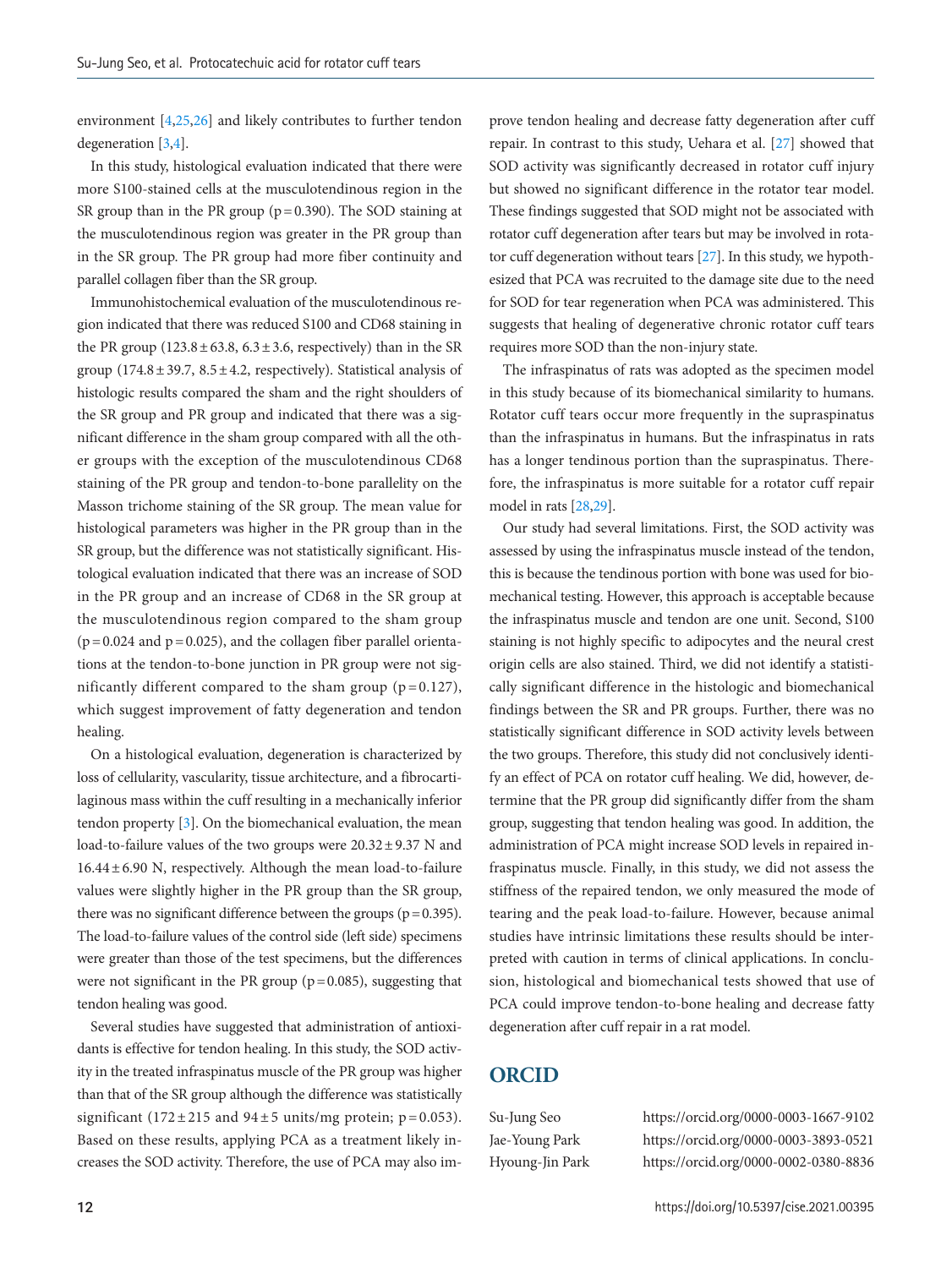<span id="page-8-0"></span>Jung-Taek Hwang https://orcid.org/0000-0003-4189-084X

# <span id="page-8-1"></span>**REFERENCES**

- <span id="page-8-2"></span>1. Morikawa D, Nojiri H, Itoigawa [Y, Ozawa Y, Kaneko K, Shimizu](https://doi.org/10.1016/j.jses.2017.11.003)  [T. Antioxidant treatment with vitamin C attenuated rotator cuff](https://doi.org/10.1016/j.jses.2017.11.003)  [degeneration caused by oxidative stress in Sod1-deficient mice.](https://doi.org/10.1016/j.jses.2017.11.003)  [JSES Open Access 2018;2:91-6.](https://doi.org/10.1016/j.jses.2017.11.003)
- 2. [Hashimoto T, Nobuhara K, Hamada T. Pathologic evidence of](https://doi.org/10.1097/01.blo.0000092974.12414.22)  [degeneration as a primary cause of rotator cuff tear. Clin Or](https://doi.org/10.1097/01.blo.0000092974.12414.22)[thop Relat Res 2003;\(415\):111-20.](https://doi.org/10.1097/01.blo.0000092974.12414.22)
- 3. [Nho SJ, Yadav H, Shindle MK, Macgillivray JD. Rotator cuff de](https://www.ncbi.nlm.nih.gov/pubmed/18413681)[generation: etiology and pathogenesis. Am J Sports Med 2008;](https://www.ncbi.nlm.nih.gov/pubmed/18413681) [36:987-93.](https://www.ncbi.nlm.nih.gov/pubmed/18413681)
- 4. [Wang F, Murrell GA, Wang MX. Oxidative stress-induced c-Jun](https://doi.org/10.1002/jor.20294)  [N-terminal kinase \(JNK\) activation in tendon cells upregulates](https://doi.org/10.1002/jor.20294)  [MMP1 mRNA and protein expression. J Orthop Res 2007;25:](https://doi.org/10.1002/jor.20294) [378-89.](https://doi.org/10.1002/jor.20294)
- <span id="page-8-5"></span>5. Martel M, Laumonerie [P, Girard M, Dauzere F, Mansat P, Bon](https://doi.org/10.1007/s00590-021-02926-0)[nevialle N. Does vitamin C supplementation improve rotator](https://doi.org/10.1007/s00590-021-02926-0)  [cuff healing? A preliminary study. Eur J Orthop Surg Traumatol](https://doi.org/10.1007/s00590-021-02926-0)  [2021 Mar 16 \[Epub\]. https://doi.org/10.1007/s](https://doi.org/10.1007/s00590-021-02926-0)00590-021-02926- 0.
- <span id="page-8-6"></span><span id="page-8-3"></span>[6. Park HB, Hah YS, Yang JW, Nam JB, Cho SH, Jeong ST. Antia](https://doi.org/10.1002/jor.21097)[poptotic effects of anthocyanins on rotator cuff tenofibroblasts.](https://doi.org/10.1002/jor.21097)  [J Orthop Res 2010;28:1162-9](https://doi.org/10.1002/jor.21097).
- <span id="page-8-4"></span>[7. El-Sonbaty YA, Suddek GM, Megahed N, Gameil NM. Proto](https://doi.org/10.1016/j.biochi.2019.09.011)[catechuic acid exhibits hepatoprotective, vasculoprotective, an](https://doi.org/10.1016/j.biochi.2019.09.011)[tioxidant and insulin-like effects in dexamethasone-induced in](https://doi.org/10.1016/j.biochi.2019.09.011)[sulin-resistant rats. Biochimie 2019;167:119-34.](https://doi.org/10.1016/j.biochi.2019.09.011)
- <span id="page-8-9"></span>8. Shi [GF, An LJ, Jiang B, Guan S, Bao YM. Alpinia protocatechuic](https://doi.org/10.1016/j.neulet.2006.02.057)  [acid protects against oxidative damage in vitro and reduces oxi](https://doi.org/10.1016/j.neulet.2006.02.057)[dative stress in vivo. Neurosci Lett 2006;403:206-10.](https://doi.org/10.1016/j.neulet.2006.02.057)
- <span id="page-8-10"></span>9. Harini R, Pugalendi K[V. Antioxidant and antihyperlipidaemic](https://doi.org/10.1179/174329210x12650506623285)  [activity of protocatechuic acid on streptozotocin-diabetic rats.](https://doi.org/10.1179/174329210x12650506623285)  [Redox Rep 2010;15:71-80.](https://doi.org/10.1179/174329210x12650506623285)
- <span id="page-8-7"></span>10. Plate [JF, Brown PJ, Walters J, et al. Advanced age diminishes ten](https://doi.org/10.1177/0363546513518418)[don-to-bone healing in a rat model of rotator cuff repair. Am J](https://doi.org/10.1177/0363546513518418)  [Sports Med 2014;42:859-68](https://doi.org/10.1177/0363546513518418).
- <span id="page-8-8"></span>1[1. Morikawa D, Itoigawa Y, Nojiri H, et al. Contribution of oxida](https://doi.org/10.1016/j.jse.2014.01.041)[tive stress to the degeneration of rotator cuff entheses. J Shoul](https://doi.org/10.1016/j.jse.2014.01.041)[der Elbow Surg 2014;23:628-35.](https://doi.org/10.1016/j.jse.2014.01.041)
- 12. [Beason DP, Tucker JJ, Lee CS, Edelstein L, Abboud JA, Soslows](https://doi.org/10.1016/j.jse.2013.08.018)[ky LJ. Rat rotator cuff tendon-to-bone healing properties are](https://doi.org/10.1016/j.jse.2013.08.018)  [adversely affected by hypercholesterolemia. J Shoulder Elbow](https://doi.org/10.1016/j.jse.2013.08.018)  [Surg 2014;23:867-72.](https://doi.org/10.1016/j.jse.2013.08.018)
- 13. [Kim HM, Galatz LM, Lim C, Havlioglu N, Thomopoulos S. The](https://doi.org/10.1016/j.jse.2011.05.004)

[effect of tear size and nerve injury on rotator cuff muscle fatty](https://doi.org/10.1016/j.jse.2011.05.004)  [degeneration in a rodent animal model. J Shoulder Elbow Surg](https://doi.org/10.1016/j.jse.2011.05.004)  [2012;21:847-58.](https://doi.org/10.1016/j.jse.2011.05.004)

- 14. [Miettinen M. Immunohistochemistry of soft tissue tumours: re](https://doi.org/10.1111/his.12298)[view with emphasis on 10 markers. Histopathology 2014;64:](https://doi.org/10.1111/his.12298) [101-18.](https://doi.org/10.1111/his.12298)
- <span id="page-8-11"></span>1[5. Gumucio JP, Korn MA, Saripalli AL, et al. Aging-associated ex](https://doi.org/10.1016/j.jse.2013.04.011)[acerbation in fatty degeneration and infiltration after rotator](https://doi.org/10.1016/j.jse.2013.04.011)  [cuff tear. J Shoulder Elbow Surg 2014;23:99-108.](https://doi.org/10.1016/j.jse.2013.04.011)
- <span id="page-8-12"></span>1[6. Nakajima T, Watanabe S, Sato Y, Kameya T, Hirota T, Shimosato](https://doi.org/10.1097/00000478-198212000-00003)  [Y. An immunoperoxidase study of S-100 protein distribution in](https://doi.org/10.1097/00000478-198212000-00003)  [normal and neoplastic tissues. Am J Surg Pathol 1982;6:715-27](https://doi.org/10.1097/00000478-198212000-00003).
- <span id="page-8-13"></span>1[7. DePhillipo NN, Aman ZS, Kennedy MI, Begley JP, Moatshe G,](https://doi.org/10.1177/2325967118804544)  [LaPrade RF. Efficacy of vitamin C supplementation on collagen](https://doi.org/10.1177/2325967118804544)  [synthesis and oxidative stress after musculoskeletal injuries: a](https://doi.org/10.1177/2325967118804544)  [systematic review. Orthop J Sports Me](https://doi.org/10.1177/2325967118804544)d 2018;6:232596711880 4544.
- <span id="page-8-14"></span>1[8. Aiyegbusi AI, Duru FI, Awelimobor D, Noronha CC, Okan](https://www.ncbi.nlm.nih.gov/pubmed/21913532)[lawon AO. The role of aqueous extract of pineapple fruit parts](https://www.ncbi.nlm.nih.gov/pubmed/21913532)  [on the healing of acute crush tendon injury. Nig Q J Hosp Med](https://www.ncbi.nlm.nih.gov/pubmed/21913532)  [2010;20:223-7.](https://www.ncbi.nlm.nih.gov/pubmed/21913532)
- <span id="page-8-15"></span>1[9. Hung LK, Fu SC, Lee YW, Mok TY, Chan KM. Local vitamin-C](https://doi.org/10.2106/jbjs.k.00988)  [injection reduced tendon adhesion in a chicken model of flexor](https://doi.org/10.2106/jbjs.k.00988)  [digitorum profundus tendon injury. J Bone Joint Surg Am 2013;](https://doi.org/10.2106/jbjs.k.00988) [95:e41](https://doi.org/10.2106/jbjs.k.00988).
- <span id="page-8-16"></span>2[0. Koike M, Nojiri H, Ozawa Y, et al. Mechanical overloading](https://doi.org/10.1038/srep11722)  [causes mitochondrial superoxide and SOD2 imbalance in](https://doi.org/10.1038/srep11722)  [chondrocytes resulting in cartilage degeneration. Sci Rep 2015;](https://doi.org/10.1038/srep11722) [5:11722](https://doi.org/10.1038/srep11722).
- <span id="page-8-17"></span>2[1. Semaming Y, Pannengpetch P, Chattipakorn SC, Chattipakorn](https://doi.org/10.1155/2015/593902)  [N. Pharmacological properties of protocatechuic acid and its](https://doi.org/10.1155/2015/593902)  [potential roles as complementary medicine. Evid Based Com](https://doi.org/10.1155/2015/593902)[plement Alternat Med 2015;2015:593902.](https://doi.org/10.1155/2015/593902)
- <span id="page-8-18"></span>2[2. Semaming Y, Kumfu S, Pannangpetch P, Chattipakorn SC,](https://doi.org/10.1530/joe-14-0273)  [Chattipakorn N. Protocatechuic acid exerts a cardioprotective](https://doi.org/10.1530/joe-14-0273)  [effect in type 1 diabetic rats. J Endocrinol 2014;223:13-23](https://doi.org/10.1530/joe-14-0273).
- <span id="page-8-19"></span>23. [Tsai SJ, Yin MC. Anti-glycative and anti-inflammatory effects of](https://doi.org/10.1016/j.fct.2012.05.056)  [protocatechuic acid in brain of mice treated by D-galactose.](https://doi.org/10.1016/j.fct.2012.05.056)  [Food Chem Toxicol 2012;50:3198-205.](https://doi.org/10.1016/j.fct.2012.05.056)
- <span id="page-8-20"></span>24. [Li L, Okusa MD. Macrophages, dendritic cells, and kidney isch](https://www.ncbi.nlm.nih.gov/pubmed/20620671)[emia- reperfusion injury. Semin Nephrol 2010;30:268-77.](https://www.ncbi.nlm.nih.gov/pubmed/20620671)
- <span id="page-8-21"></span>25. [Han Z, Boyle DL, Chang L, et al. c-Jun N-terminal kinase is re](https://doi.org/10.1172/jci12466)[quired for metalloproteinase expression and joint destruction](https://doi.org/10.1172/jci12466)  [in inflammatory arthritis. J Clin Invest 2001;108:73-81.](https://doi.org/10.1172/jci12466)
- <span id="page-8-22"></span>2[6. Yuan J, Murrell GA, Wei AQ, Wang MX. Apoptosis in rotator](https://doi.org/10.1016/s0736-0266(02)00075-x)  [cuff tendonopathy. J Orthop Res 2002;20:1372-9](https://doi.org/10.1016/s0736-0266(02)00075-x).
- <span id="page-8-23"></span>27. [Uehara H, Itoigawa Y, Wada T, et al. Relationship of superoxide](https://doi.org/10.1002/jor.25141)